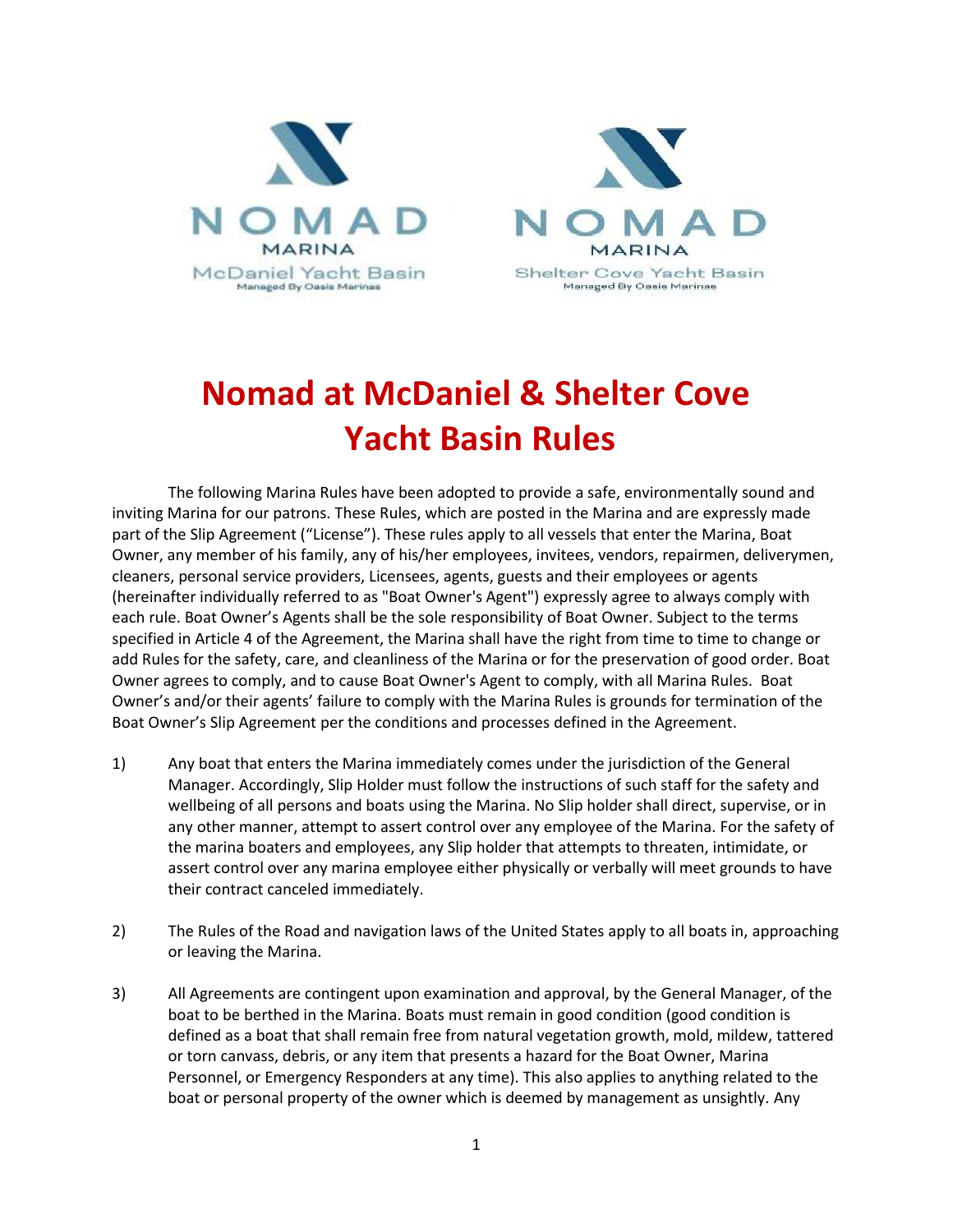vessel that is determined by the Marina to be in violation, will not be admitted to the Marina. Failure to maintain the boat in good condition shall, after 30 days written notice, be cause for cancellation of SLA and removal of the boat from the Marina at Boat Owner's expense. An inspection or Marina survey, which will be not more than six (6) months old, may be required before admitting the boat. The Marina reserves the right to verify any Boat where a Slip holder or his/her agent has made a written or oral representation that systems onboard meet USCG, ABYC (or similar standards) or Marina requirements in connection with a certificate of good standing to be issued.

- 4) Should Slip holder's boat sink in the Marina, slip holder agrees to remove the boat within 24 hours of its sinking. Marina may move or have the vessel removed at the Slip holder's cost. Any vessel experiencing more than normal leakage must be repaired or removed from the Marina. Slip holders are responsible for pumping out their vessels of excess water as necessary. However, should an emergency develop whereby the Marina uses its equipment and/or manpower to pump out a vessel, a charge will be assessed. In the event an emergency or unsafe condition is observed during the Slip holder's absence, such as the breakdown of a bilge pump, leaks, bad lines, or other cause, the Marina is authorized to make necessary repairs that will then be charged to the Slip holder. Nothing herein gives rise to any cause of action, claim, or other rights for failure of the Marina and its employees and agents from taking any action under this paragraph or for any right, cause, or claim arising from the method of action taken by the Marina, its employees, or agents.
- 5) Marina assumes no responsibility for improperly moored boats or improperly tied lines. Slip holders shall always properly moor and secure their vessel, using only the provided in-slip cleats, so that no damage occurs to other boats or the Marina property. Securing mooring lines to piles is permitted without Marina Manager's approval, when cleats are absent. The Marina reserves the right to replace defective lines or correct defective mooring when necessary and to charge the Slip holder for the cost of such replacement or correction.
- 6) SEVERE WEATHER Slip holder shall be responsible for properly securing vessel in the event of severe weather so that no damage occurs to the marina or other boats in the Marina. If, in the sole opinion of the Marina, slip holder has not taken necessary and appropriate precautions, Marina personnel may, but shall not be obligated to, appropriately secure vessel or prepare vessel for foul weather at the cost and expense of Slip holder. Slip holder shall be responsible for all damages to other boats and to the Marina for failure to appropriately secure vessel. In the event of hurricanes or other major storms, Marina reserves the right to request the Slip holder remove boat from the Marina to safe anchorage. Slip holder shall be responsible for any losses, damages, or expenses incurred by Marina because of Slip holder's failure to comply with any such request. The Marina is not liable for any damages to vessels due to force majeure or inclement weather.
- 7) Boats with swim platforms, outboard motors, rudders, kayaks, dinghies, or any other similar objects must not extend into the fairway. Any overage from the slip length will result in billing for the overall length utilized or reassignment to a larger slip at the applicable rate for such larger slip. Vessels, including personal dinghies, are allowed up to a combined Maximum total of 5 feet of overhang into the fairway, based on their slip length, unless determined unsafe and a hazard to navigation by the Marina. No attachment or portion of any vessel may hang over any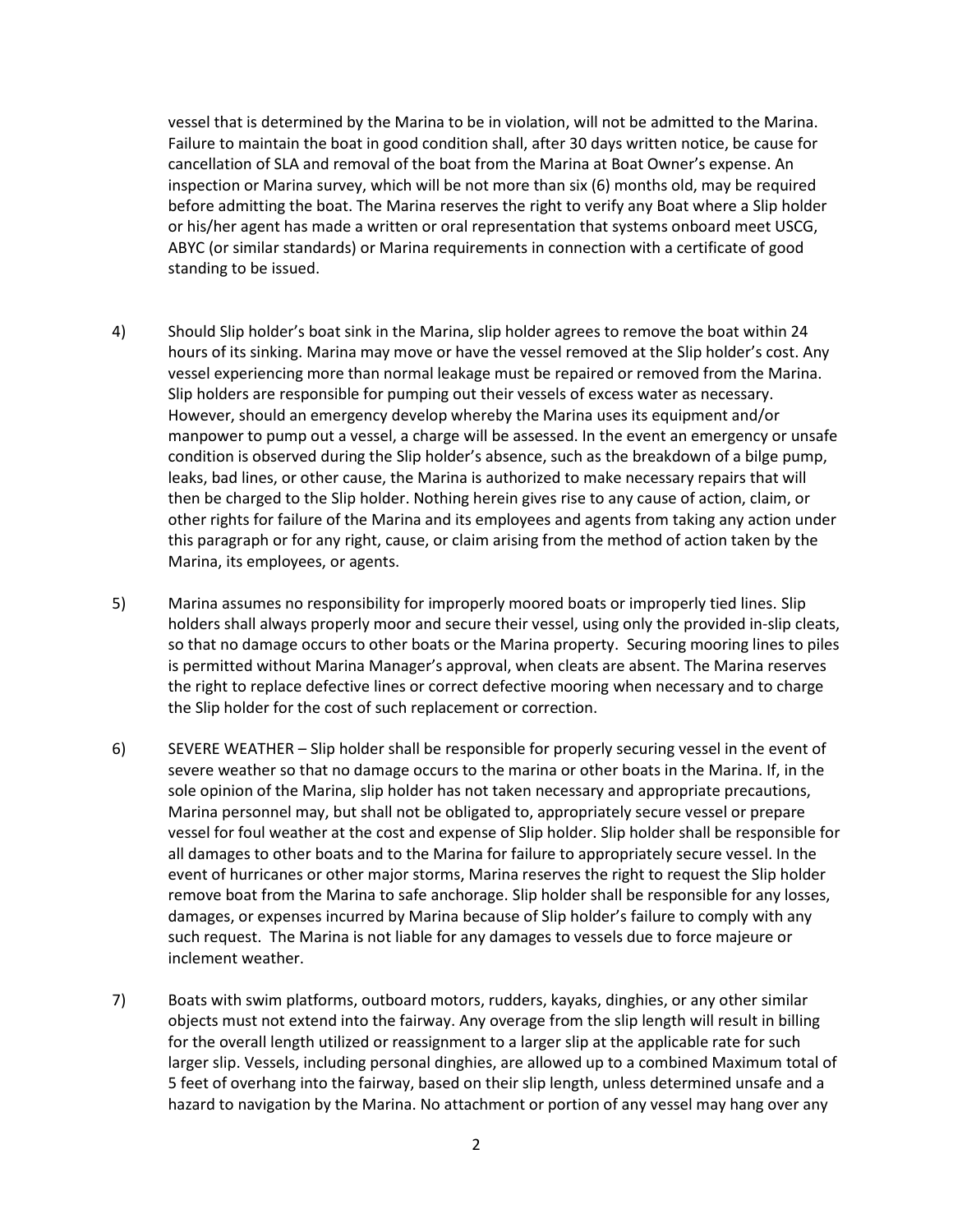portion of the docks. All additional boats and crafts, including, but not limited to runabouts, rowboats, dinghies, kayaks, and life rafts, must be placed within the confines of their assigned slip, on davits or physically upon the Slip holder's vessel so as not to extend beyond vessel length. If such craft is not capable of being stowed within the confines of the slip, a separate slip fee may be charged by the Marina. All additional boats and crafts must be approved by Marina Manager and be inflated, useable and free of debris and water always. Any vessel that sinks or causes a hazard to the rest of the Marina must be removed or fixed at the Slip holder's cost.

- 8) No wake allowed. Boat Owner will be held responsible for damage to docks or other vessels caused by wake.
- 9) Adjacent to the marina, parking will be available for short-term parking only. These are on a first-come-first-served basis. The Marina disclaims responsibility for vehicles parked on Marina property, including damage to, theft of or theft from vehicles. Long term storage of vehicles is prohibited and subject to being towed at Owner's sole risk and expense. Any vehicle that appears to be inoperable or creating an unsafe or hazardous condition (i.e., leaking fluids) may be towed at the Owner's sole risk and expense.

Commercial delivery vehicles require check-in at the Marina Office. Vendor and contractor vehicles will be allowed to access the applicable loading/unloading zone spaces. All trailers are prohibited from entering the parking lot or using any Marina spaces, except with prior approval. Undertaking to move a vehicle shall not be deemed an assumption of responsibility for the safety, security, and care of the vehicle by Marina, nor shall Marina be deemed a Bailee of the Owner of the vehicle.

10) Walkways shall be always kept clear. Personal items, supplies, equipment, dinghies, accessories, or debris shall not be left on walkways or finger piers. Boarding steps and ladders must follow the size requirements and are subject to approval by the Marina. Boarding steps and ladders cannot be fixed or attached to the docks (concrete or wooden surfaces) in any manner. All boarding steps and ladders must be secured by weight (sandbags, etc.). Stairs/steps cannot exceed 42" in width and must maintain at least 1/3 of the finger pier passable unless otherwise approved by the Marina. The end of the finger pier must be always accessible. If both boats on either side of finger pier require steps/ladders, they must be spaced apart from each other by at least 5' as enough adequate room. Water supply hoses of unattended vessel(s) shall be disconnected at the dock and stowed appropriately at the dock pedestal or aboard the vessel. Nothing may be mounted, fixed, or attached to the docks, marina equipment or pilings. Cleats are the only acceptable locations for attachment or securing of lines.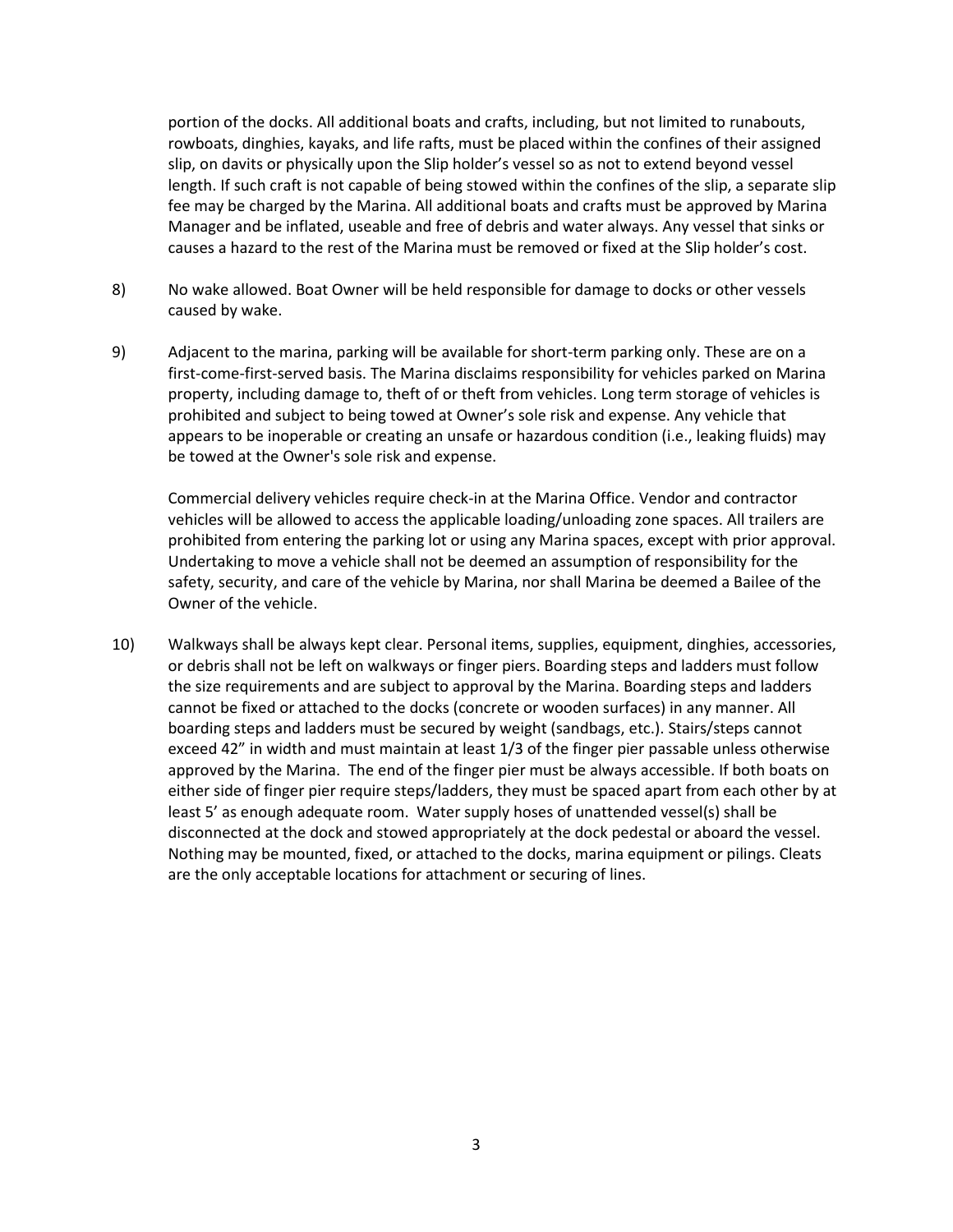- 11) All Slip holders selling their vessel within the Marina must follow the Disposition Plan guidelines below and in order.
	- a) Boaters intending to sell their vessel must first notify the Marina Office, in writing, with the following information:
		- i) Intention to sell vessel
		- ii) Listing Date
		- iii) Location(s) of Listing (website, print, etc.)
		- iv) Name of vessel listing broker
		- v) Pictures of vessel's exterior
	- b) Seller must be in good standing under the terms of the Agreement (i.e., no breach or default under the Agreement).
	- c) Broker must be in good standing with the Marina.
	- d) Vessel is in good standing (i.e., complies with laws and the Marina rules and regulations, marine sanitation, safety, and environmental compliance.
	- e) If a seller is prepared to conclude a sale of a vessel, the seller will promptly notify the Marina Office in writing.
		- i) Buyer shall execute and deliver to the Marina Office a current annual slip holder agreement. In the event the buyer does not execute the agreement, the vessel will be required to be immediately removed from the Marina.
	- e) The Marina's sole responsibility in connection with the disposition process is to, in its reasonable discretion, take actions to protect the interests of the Marina.
	- f) Existing owners of vessels will have the right to replace an existing vessel with a new or replacement vessel subject to such vessel satisfying the Marina requirements. Requirements are outlined in Rule 35.
	- g) *"For Sale"* or similar signs are be prohibited by the Marina.
	- h) Advertising or soliciting shall not be permitted in the Marina unless authorized, in writing, by the Marina Management Company.
- 1) There shall be no commercial activities conducted in the Marina without prior written consent from the Oasis Marinas. Commercial activities include but are not limited to rental or leasing of boats; chartering of boats; use of the Marina address, logo, marketing material or affiliated phone numbers in any advertising, brochure, or other promotional material; use of Marina address as a residential, principle or registered address for a business or commercial entity; and other similar activities. Any vessel, captain, crew, authorized user, or Boat Owner found to be conducting an unauthorized commercial operation will be subject to have their slip Agreement canceled immediately. Also, any Boat Owner found to be in violation of the SLA shall have all reservation making privileges with all Oasis properties revoked to prevent future unauthorized charter operations. Furthermore, Marina Manager will be obligated to report said violating vessel to the U.S. Coast Guard charter operations for investigation.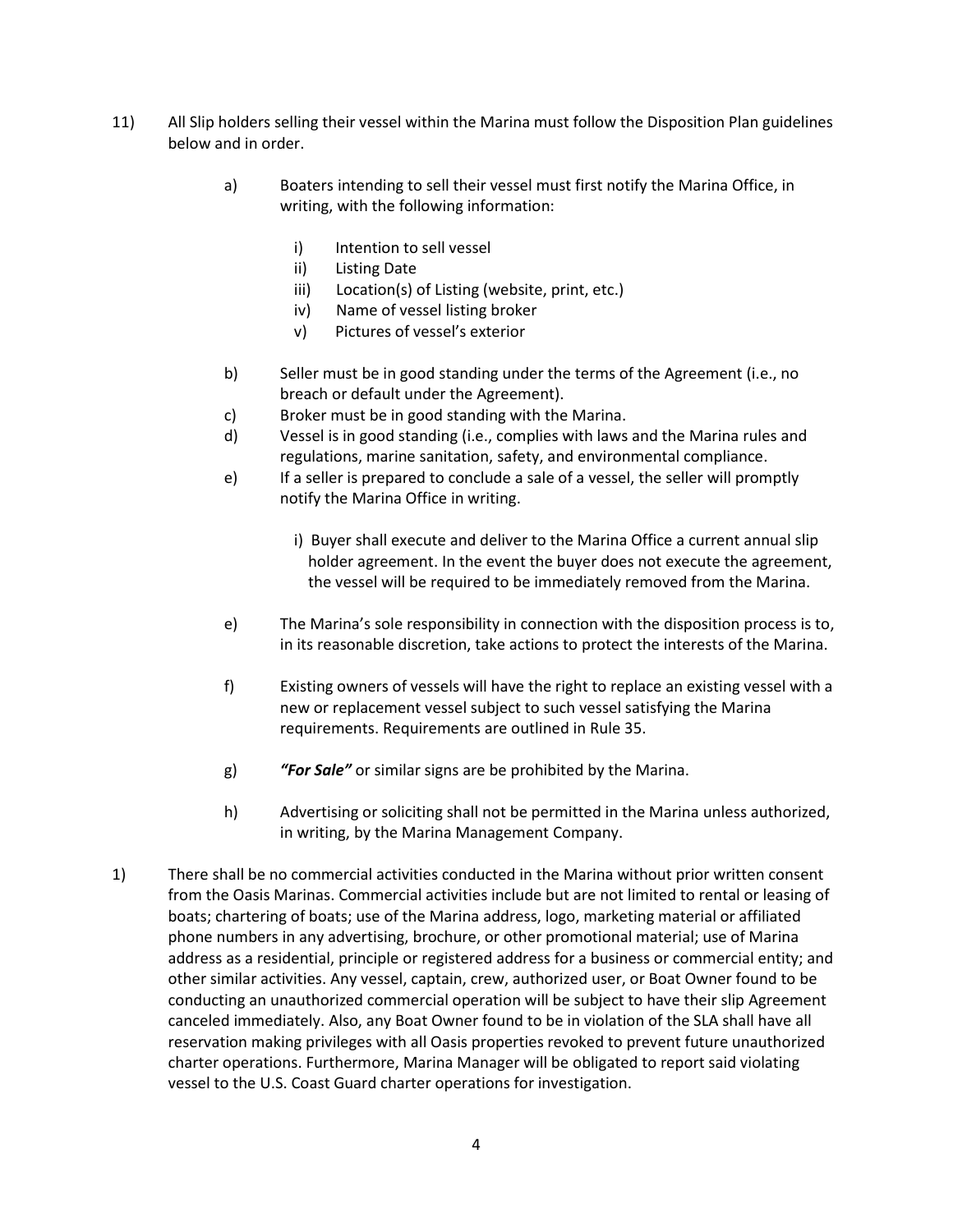- 2) Laundry shall not be hung on boats or docks.
- 3) Absolutely no outside charcoal, wood cooking, or open fireplaces, are permitted on the docks in the Marina, except the beach area. Slip holders may only use onboard gas and electric cooking equipment. There will be absolutely no fireworks of any kind used or stored in the Marina.
- 4) Boat Owners and Boat Owner's Agents are prohibited from dumping furniture or hazardous materials (including but not limited to paints, chemicals, solvents, circuit boards, fluorescent bulbs, batteries) in the Marina. Used oil must be disposed of in accordance with the DDOE/EPA guidelines. Storing used oil or any hazardous fluids on the docks could result in additional fees to the Slip holder. The Marina will provide waste fluid disposal events on a quarterly basis. Boat Owners and Boat Owner's Agents must comply with the Marina's approved DPW recycle plan. Marina recycling plan shall be posted in the office or Marina website. No cardboard may be placed in the Marina's trash dumpster, but only in Recyclable dumpsters.

Violations of this rule will result (in addition to any disposal costs, civil or criminal fine imposed by the agency having jurisdiction, and any costs incurred by the Marina due to Boat Owner's actions or negligence) result in the responsible individual being suspended from Marina property. If the responsible individual is a Boat Owner or Boat Owner's Agent, they shall be considered in default of the Agreement per the conditions and processes defined in Article 10 of the Agreement.

- 5) Household trash and garbage must be placed in sealed plastic bags and disposed of in the trash bins located throughout the Marina. Under no circumstances may trash be put in paper bags, cardboard boxes, or placed on the dock. Glass, aluminum tins, and plastic must be separated, and placed in the provided recycling containers. Cardboard boxes must be flattened. Any construction debris, old furniture, or other bulky items that do not fit in the trash bins must be removed from the Marina and placed in the dumpster by Boat Owner.
- 6) The Federal Water Pollution Control Act forbids the discharge of oil or oil waste into or upon navigable waters of the United States if such causes a film/sheen upon, discoloring of the surface of the water or causes a sludge or emulsion beneath the surface of the water. Violators are subject to a fine of \$5,000.00 dollars. Ask the Marina Management for assistance prior to disposal of paint and other chemicals. There shall be no discharges of refuse, sewage or other liquids that are in violation of the Clean Water Act/ Federal Water Pollution Control Act (33 U.S.C. §1251 and , 33 U.S.C. § 407), The Act to Prevent Pollution from Ships ( 33 U.S.C. §§1905- 1915), Clean Marina Standards as promulgated by the National Park Service ("Clean Marina Standards") and marine pollution regulations within 33 CFR 151-159 or any other Federal, or State, regulations that have been or will be incorporated into law that affect the navigable waterway within the Marina.
- 7) All connections made by the Boat Owner to electrical receptacles shall be UL labeled and approved by the Marina. Under no circumstances may a Boat Owner or Boat Owner's Agent plug into any other slip outlet, even with the permission of the occupant of that slip. If there is an emergency, notify the Marina. Under no circumstances shall anyone plug into any Marina plug, light, or equipment.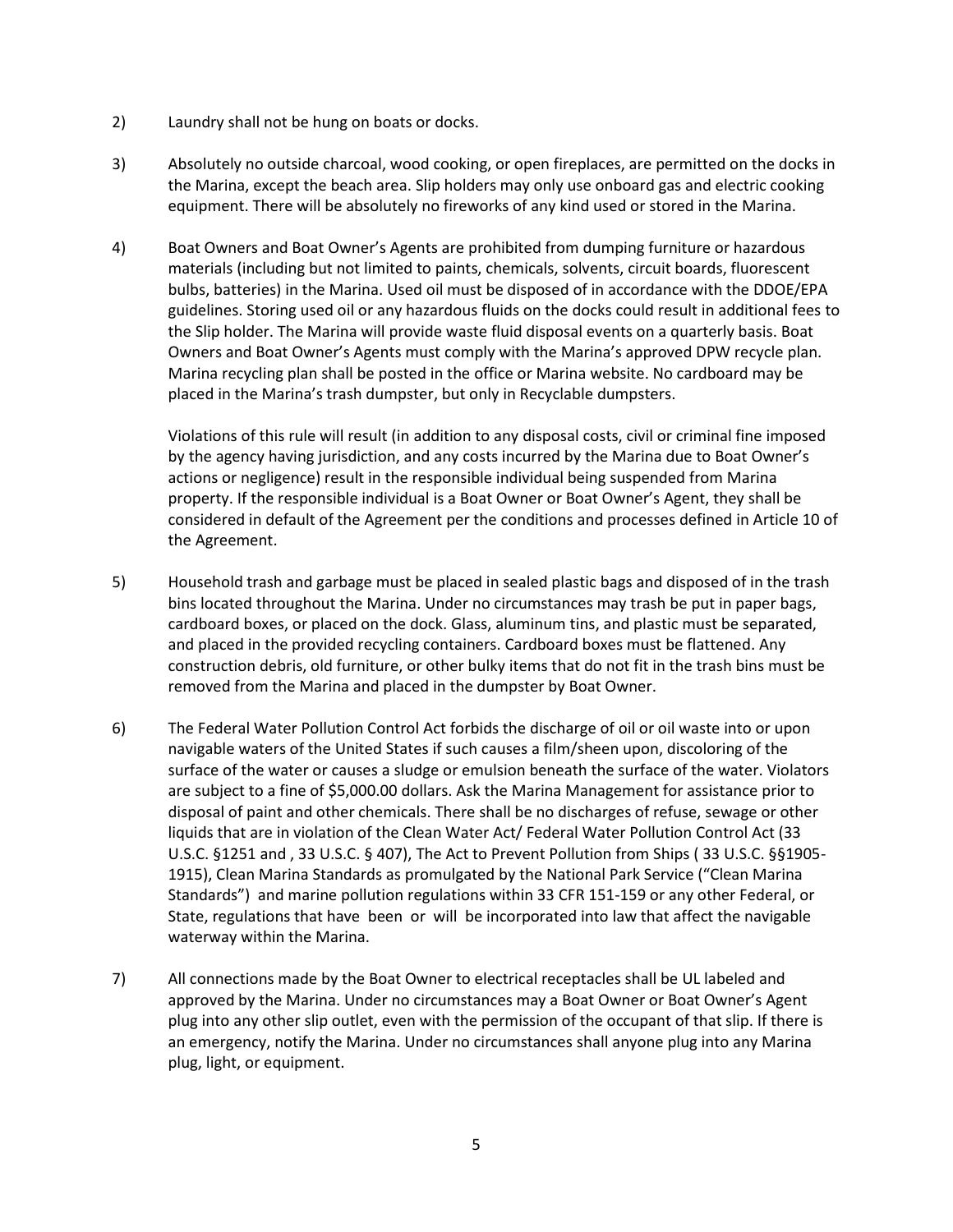- 8) Loud noises such as hailers, loud music, or unnecessarily loud revving of engines will not be permitted. Dock parties must conclude by 10:00 p.m. Sunday-Thursday and by 11:00 PM Friday and Saturday. There shall be no excessive noise, vibration, pollution, or other similar unreasonable disturbance of any type, permitted by a Boat Owner or their guests to constitute a nuisance to other Slip holders (or persons outside the Marina).
- 9) All work to be conducted on boat engines, fuel tanks, fuel lines or any other fuel or oil related operating device inside the marina must be reported in writing to Marina Service Manager prior to service being provided.
- 10) Pets: When on Marina property, must always be controlled and accompanied by the Slip holder. Pets must be always on a leash or in/on the Slip holder's vessel. Pets are not to be chained or tied to any common area, dock, or pier unattended by the Slip holder. If a pet soils Marina property, the Slip holder must clean it up immediately. Under no circumstances are pets to soil on or near any Marina equipment (i.e., pedestals, electrical cabinets, dock boxes, fire extinguisher cabinets, life ring cabinets, etc.). Any Slip holder who allows their pet to do so maybe in default of their Agreement per the conditions and processes defined in Article 10 of the Agreement.

Slip holder shall promptly reimburse Marina for the cost of cleaning or repairing any damage to Marina property caused by such pets. The Slip holder or Pet Owner of each pet shall ensure that his pet does not interfere with the rights, comforts, or convenience of other Slip holders or Marina guests.

- 11) Marine Service Providers: Prior to entry into the Marina any Service Provider will be required to provide evidence of current appropriate insurance certificates naming the Marina and appropriate entities as additional insured. The insurance requirements for Marine Service Providers are set forth in Section 15 of the Agreement and shall be always complied with. With respect to all Marine Service Providers the following conditions apply:
	- a) Must report to the Marina Office and complete the sign-in/sign-out log.
	- b) Power tools must be of the "dustless" variety or have vacuum assists. They may be used only during the following times: Monday through Friday 7:30 am to 6:00 pm and Saturday & Sunday 11:00 am to 5:00 pm.
	- c) Precautions shall be taken to prevent contamination of the Basin or of other boats. The failure to prevent any material from entering the water will result in a "Stop Work Order" and no further work on the vessel will be permitted in the Marina. Furthermore, repairs that may damage the docks are not allowed. Boat Owner is liable for any damage to Marina property which occurs because of such repairs.
	- d) At the end of the day, all tools, lumber, supplies, etc. shall be neatly stored and secured upon the vessel. Work areas shall be covered with tarps, to maintain a neat appearance. Under no circumstances shall items be left on docks or finger piers (see Rule 10).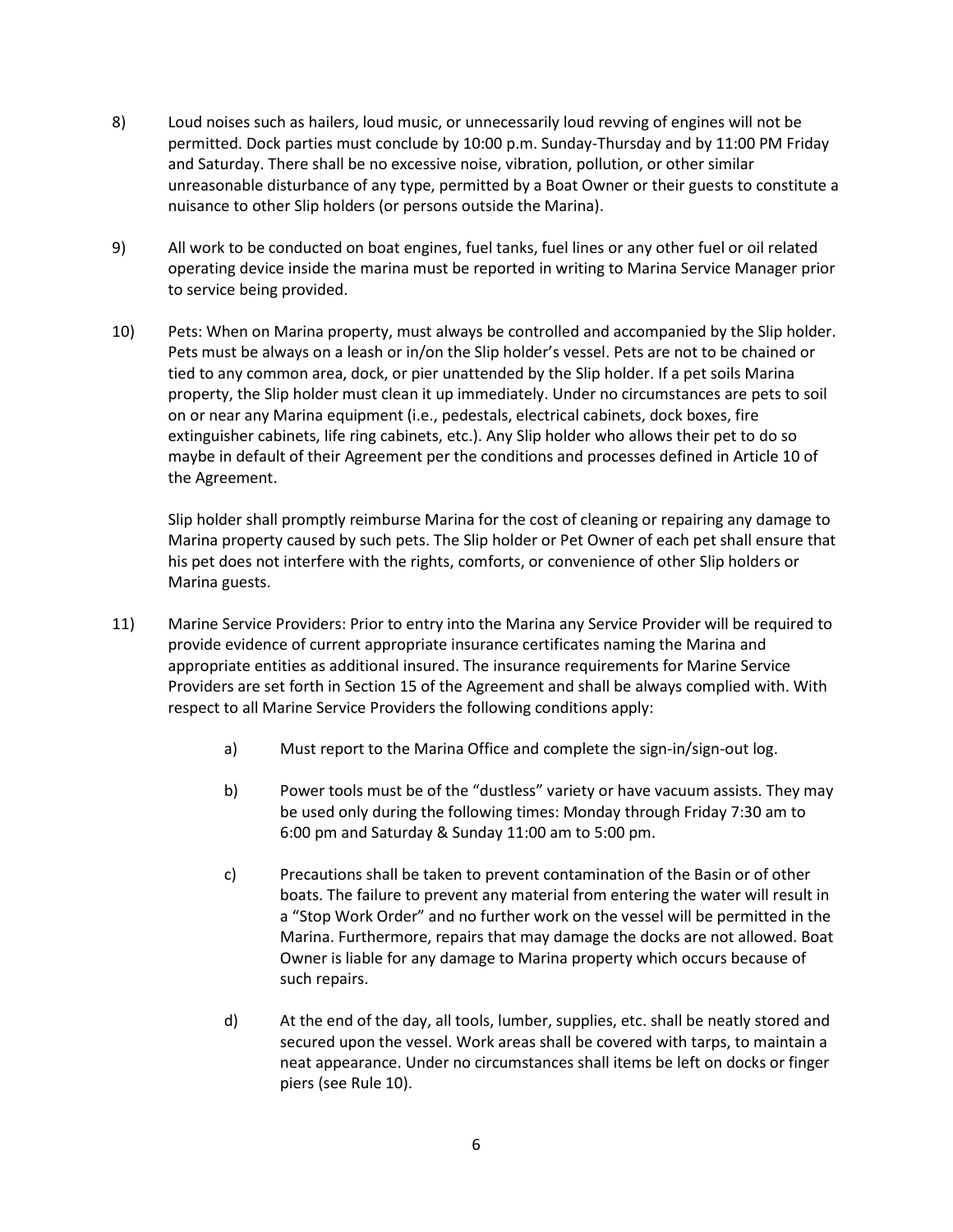- e) Any debris that results from repairs (containers, wood, residue, etc.) shall be removed from the Marina property by the Boat Owner or Marine Service Provider. All waste materials shall be cleared daily after work on a Boat. Boat Owners shall be responsible for the proper disposal of trash or waste resulting from any cleaning or maintenance activity in accordance with the Clean Marina Standards and all Applicable Laws. The Marina reserves the right to charge the Boat Owner for the removal or disposal of any debris left on Marina grounds.
- f) A Boat Owner may undertake minor boat projects as needed to maintain their vessels' safety, appearance, and utility, provided they are completed in a timely manner and otherwise conducted in accordance with this Rule. Material new marine specific work or substantial exterior work, to include staging or protection of work area, that is customarily performed by a Licensed Marine Service Provider or is estimated to cost more than twenty percent (20%) of the Boat's estimated value, may be performed by the Boat Owner after submission of a work plan with schedule and review and reasonable approval of the Marina. Otherwise, such work must be performed by a Licensed, bonded, and insured contractor for such work. No major painting jobs customarily performed by third party contractors (as opposed to routine maintenance painting and varnishing by a Boat Owner) is permitted in the Marina.
- g) Any Boat Owner or Boat Owner's Agent performing Marine specific repairs, modifications or alterations will be required to demonstrate to Marina upon request, the appropriate insurance certificates and perform all such work in accordance with the Clean Marina Standards, American Boat and Yacht Council and the United States Coast Guard standards.
- h) For the safety of all concerned, based on the nature and extent of the work being performed (or as requested or required by the Marina's insurer), the Marina may supplement or modify this list of conditions and upon notification per Agreement Section 14, the Boat Owner and Boat Owner's Agent shall promptly comply with such conditions as modified.
- 12) As a boater, it is your responsibility to notify the Marina, in writing, of any changes to your boater status, i.e., contact information or departure date.
- 13) To avoid being considered a "Live Aboard" Annual slip holders and guests are not allowed to exceed ninety (90) overnight stays per calendar year aboard their vessel while docked in the Marina. Any boater found in violation of this rule will be subject to have their agreement canceled immediately and will be asked to have their vessel vacate the marina. Furthermore, any dockage paid in advance may be forfeited.
- 14) Entry to the Marina by an unaccompanied Guest of a Boat Owner will require pre-authorization by the Boat Owner and registration with the Marina. Regardless of length of stay, the Boat Owner may not receive any compensation from the Guest for staying on the vessel in any form and the Guest will be required to certify to that effect at registration with the Marina. Whether accompanied entry or not, the Boat Owner is responsible for any occupant of a liveaboard vessel and such Boat Owner hereby agrees to indemnify, defend, and hold harmless the Licensor and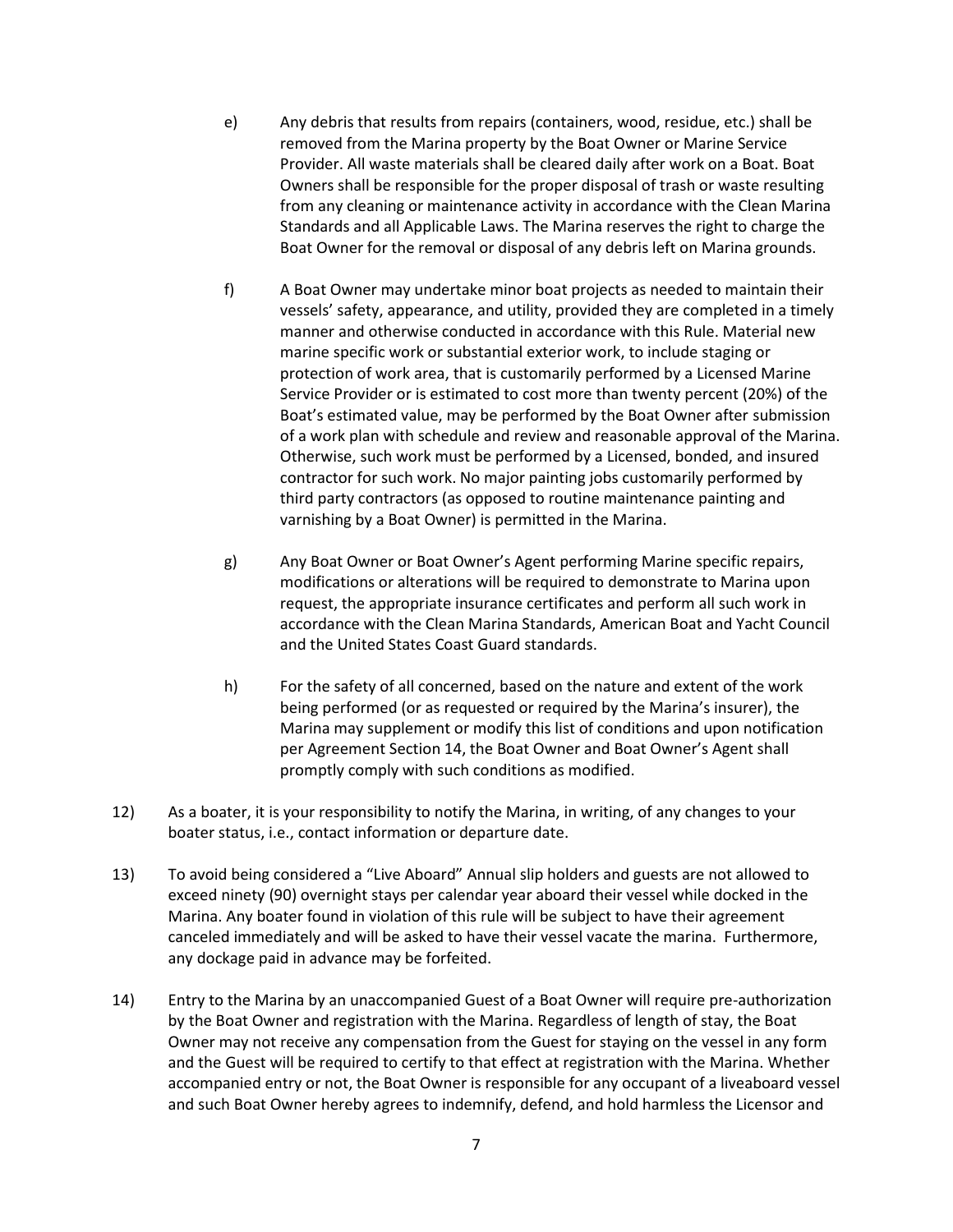its respective, officers, directors, employees, property managers, agents, insurers and their respective affiliates, from and against any loss, expense, liability, damage, claim (including reasonable attorneys' fees and court costs) made or brought for personal injury or property damage that arises from their guest.

Marina shall have the right to deny entry to any occupant that fails to comply with the guidelines or directions of the Marina hereunder and with respect to unaccompanied entry, where the Boat Owner has failed to provide reasonable advance notification.

15) No vessel shall be permitted entry to the Marina that is unable to supply its electrical needs from shore power, wind power, solar power, or batteries. Any vessel entering the Marina with fuel-burning electrical generating equipment (hereinafter "auxiliary power") shall be equipped with a non-resettable hour meter, and the auxiliary power system shall be maintained in accordance with the recommendations of the equipment manufacturer or to industry standards for similar models if manufacturer specifications are unavailable.

## 16) Non-Commercial Vessels

- a) Non-commercial vessels are prohibited from operating auxiliary power for more than five hours during any slip Agreement year (April 1st through March 31st of the succeeding calendar year) while at the Marina and are prohibited from running auxiliary power systems during any Code Orange, Code Red or Code Purple Air Quality Action Days as established by any Governmental Authority. All non-commercial vessels shall maintain and, upon request from the Marina Manager, will submit a log demonstrating the vessel's compliance with this Rule. The failure to produce either an operational log or evidence of the auxiliary power's maintenance shall be presumptive evidence of noncompliance with this Rule.
- b) Notwithstanding previous sub-rule, a vessel in the Marina may operate auxiliary power for more than five hours during a slip Agreement year with the Marina Manager's approval provided:
	- i) The Marina determines that an emergency condition exists onboard the vessel that represents an imminent threat to life, property, or the environment, and the Agreement takes immediate action to restore shore power or other non-fuel-based electrical generating capacity to mitigate the danger. In no event shall the Marina permit a vessel to operate auxiliary power for more than four consecutive days.
	- ii) During a significant disruption of the electrical grid and/or Marina shore power transmission system such as a natural disaster or "blackout."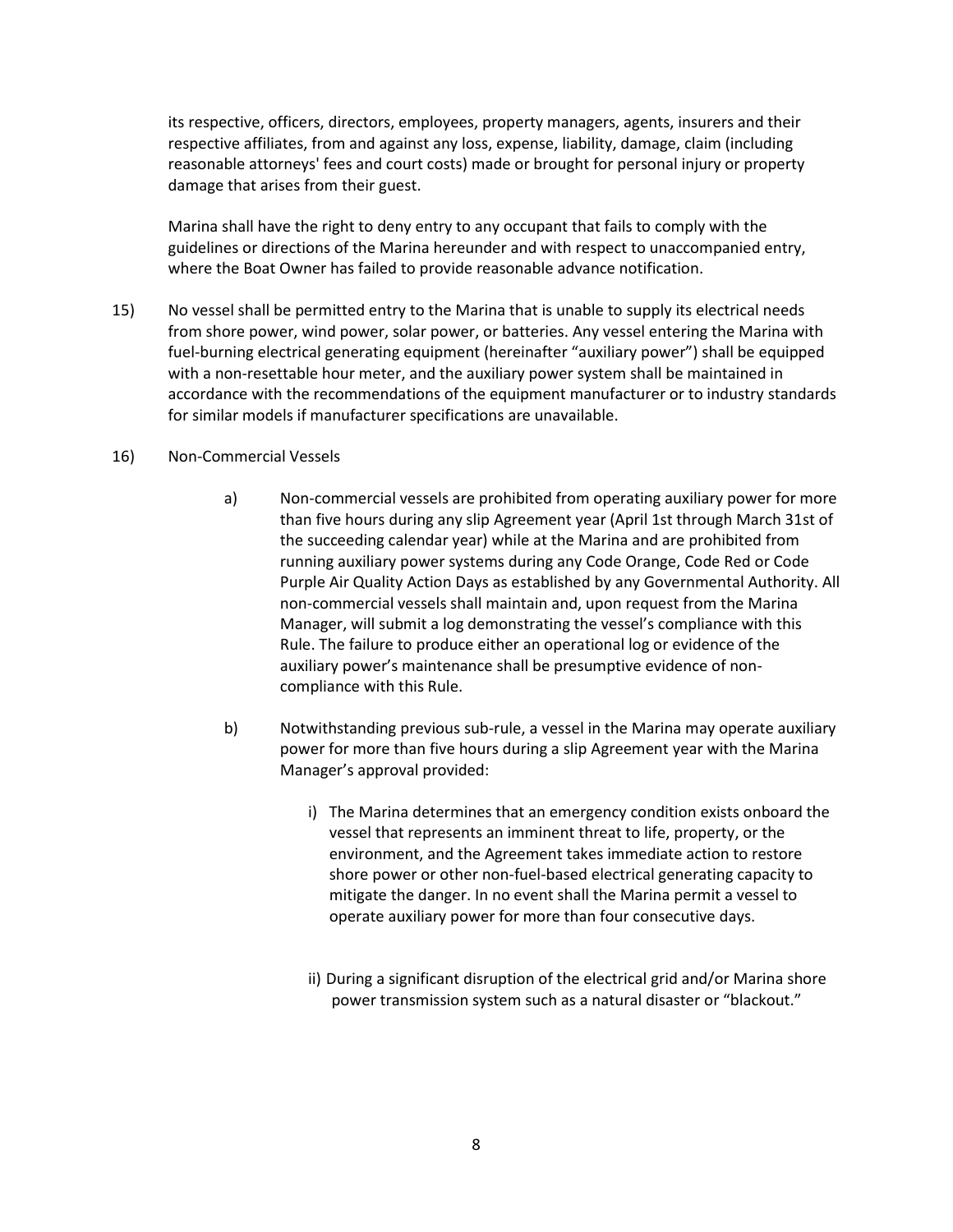- 17) On days designated by the Governmental Authority as Code Orange, Code Red or Code Purple, the use of small gasoline engines (e.g., power washers, garden tools, etc.) and the use of aerosol spray cans shall be prohibited. Nothing in this rule shall prohibit the use of four-cycle outboard engines on vessels.
- 18) Vessels with inboard propulsion systems and/or auxiliary power shall place oil absorbent materials commonly known as "diapers" or "sweeps" in their bilge compartments or immediately underneath the oil pan of each engine and auxiliary generator and shall replace these items when they become saturated with oil and shall dispose of the contaminated items as directed by the Marina Manager.
- 19) Shrink wrap is permitted from November  $1<sup>st</sup>$  through April  $1<sup>st</sup>$ . Any vessel that requires shrink wrap outside of this date range must get approval in writing from Service Manager.
- 20) Riding of any bikes, scooters, boards, or any wheeled vehicles within the marina must be done in a safe and courteous manner.
- 21) Crabbing and hunting activities of any kind are prohibited from land inside the marina.
- 22) Fishing is permitted in restricted areas of the marina from land and waterways with proper licensing. All fishing lines, lures and other tackle must be taken or properly disposed of to prevent harm to persons and wildlife.
- 23) A safety inspection of the vessel can be required if the condition, in the opinion of the Marina Manager, is considered unsafe or unseaworthy.
- 24) Title, insurance, slip holder agreement and other legal documents concerning the vessel registry must be registered in the same legal name.
- 25) Security gate and bathhouse codes are to be issued to Slip Holder and their immediate family. They may not be communicated to anyone unless authorized by management.
- 26) High & Dry Floater Dock is for Loading & Unloading operation only
	- i) Use of the *SpeedyDock* reservation application for vessel launching & recovery
	- ii) Trim Tabs must be in the *"UP"* position
	- iii) Antennas, tops, flag poles and anchor lights must be in *"DOWN"* position
	- iv) Stern & Bow lines must be on *"STARBOARD"* side
	- v) Lines must be quality *25' double branded nylon* for personnel & vessel movement safety
	- vi) Canvas must in place as the boat will be stored
	- vii) Boats owners are **"***PROHIBITED***"** from entering the High/Dry building, unless accompanied by staff. Access to boats for work can be done on racks provided along floater dock.